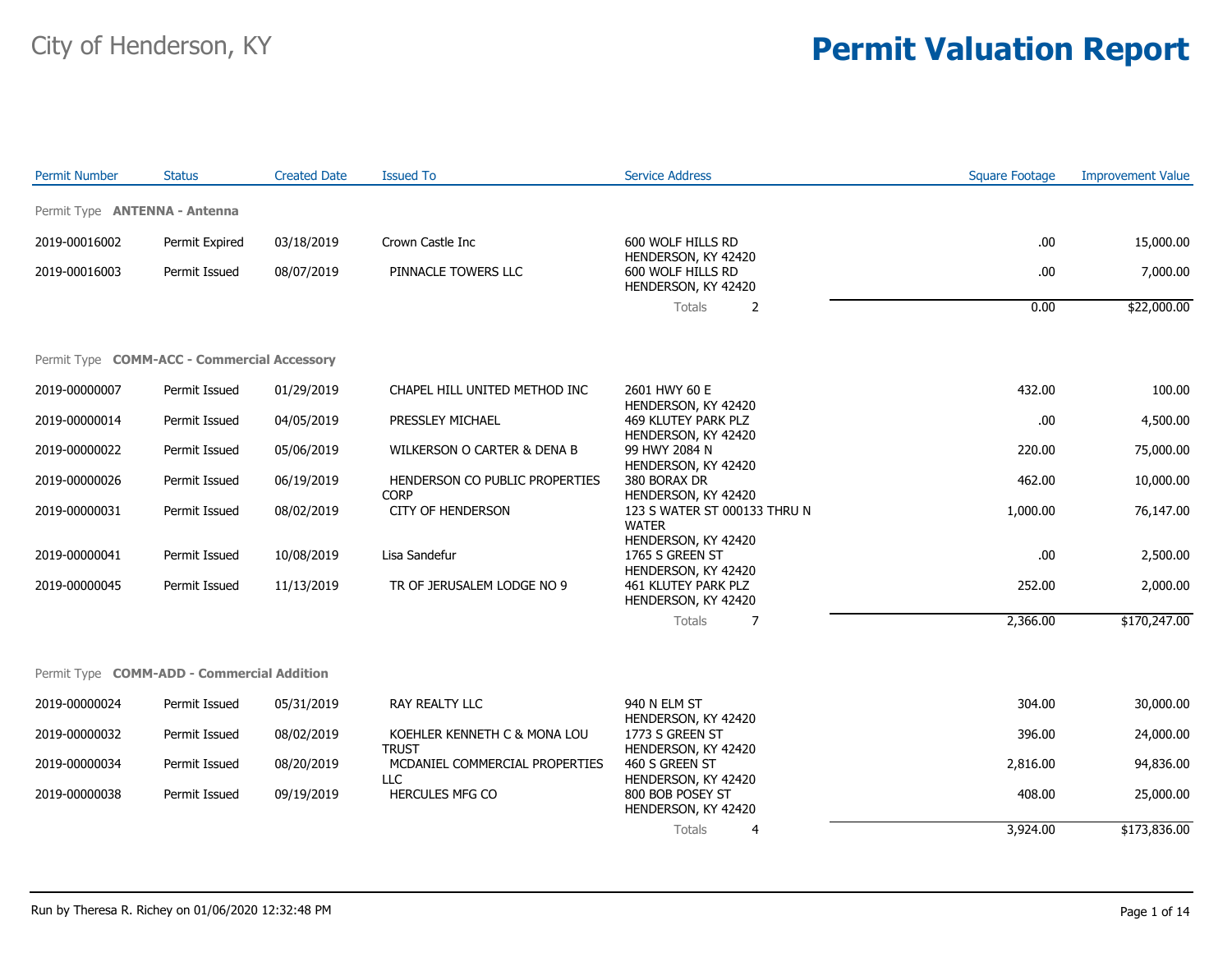| <b>Permit Number</b>                               | <b>Status</b>  | <b>Created Date</b> | <b>Issued To</b>                                     | Service Address                         | Square Footage | <b>Improvement Value</b> |
|----------------------------------------------------|----------------|---------------------|------------------------------------------------------|-----------------------------------------|----------------|--------------------------|
| Permit Type COMM-NEW - Commercial New Construction |                |                     |                                                      |                                         |                |                          |
| 2019-00000002                                      | Permit Issued  | 01/14/2019          | COUNTY OF HENDERSON KENTUCKY                         | 395 BORAX DR<br>HENDERSON, KY 42420     | 4,320.00       | 150,000.00               |
| 2019-00000008                                      | Permit Issued  | 02/04/2019          | RIDGE INVESTMENT GROUP LLC                           | 2810 HWY 41 N<br>HENDERSON, KY 42420    | 9,602.00       | 575,000.00               |
| 2019-00000016                                      | Permit Issued  | 04/15/2019          | <b>GERMAN AMERICAN BANK</b>                          | 2 N GREEN ST<br>HENDERSON, KY 42420     | 4,275.00       | 1,165,000.00             |
| 2019-00000017                                      | Permit Issued  | 04/18/2019          | HENDERSON CO PUBLIC LIBRARY DIST                     | 101 S MAIN ST<br>HENDERSON, KY 42420    | 38,913.00      | 5,766,000.00             |
| 2019-00000039                                      | Permit Issued  | 10/03/2019          | HENDERSON CO BOARD OF EDUCATION 800 S ALVES ST       | HENDERSON, KY 42420                     | .00            | 125,000.00               |
| 2019-00000040                                      | Permit Issued  | 10/08/2019          | Nice Guy Vapors                                      | 2539 HWY 41 N<br>HENDERSON, KY 42420    | 1,607.00       | 25,000.00                |
| 2019-00000042                                      | Permit Issued  | 10/11/2019          | LIGHTHOUSE STORAGE OF HENDERSON 2429 HWY 60 E<br>LLC | HENDERSON, KY 42420                     | 41,575.00      | 780,000.00               |
| 2019-00000043                                      | Permit Issued  | 10/15/2019          | JILUSACO LLC                                         | 1228 SECOND ST<br>HENDERSON, KY 42420   | 2,400.00       | 65,000.00                |
|                                                    |                |                     |                                                      | 8<br>Totals                             | 102,692.00     | \$8,651,000.00           |
| Permit Type COMM-REMODEL - Commercial Remodel      |                |                     |                                                      |                                         |                |                          |
|                                                    |                |                     |                                                      |                                         |                |                          |
| 2019-00000003                                      | Permit Expired | 01/22/2019          | ALLES REALTY CO                                      | 233 FIRST ST<br>HENDERSON, KY 42420     | 4,000.00       | 31,000.00                |
| 2019-00000004                                      | Permit Expired | 01/22/2019          | ALLES REALTY CO                                      | 219-221 FIRST ST<br>HENDERSON, KY 42420 | 18,377.00      | 8,000.00                 |
| 2019-00000005                                      | Permit Expired | 01/22/2019          | ALLES REALTY CO INC                                  | 227 FIRST ST<br>HENDERSON, KY 42420     | 12,120.00      | 34,000.00                |
| 2019-00000006                                      | Permit Issued  | 01/22/2019          | RAY REALTY LLC                                       | 940 N ELM ST<br>HENDERSON, KY 42420     | 1,560.00       | 6,800.00                 |
| 2019-00000011                                      | Permit Issued  | 02/08/2019          | COMMUNITY UNITED METH HOSP INC                       | 1305 N ELM ST<br>HENDERSON, KY 42420    | 28,000.00      | 1,900,000.00             |
| 2019-00000012                                      | Permit Expired | 02/11/2019          | WARREN INVESTMENT GROUP LLC                          | 2021 HWY 41 N<br>HENDERSON, KY 42420    | 2,186.00       | 3,000.00                 |
| 2019-00000013                                      | Permit Expired | 02/25/2019          | CESO INC                                             | 202 N GREEN ST<br>HENDERSON, KY 42420   | 1,170.00       | 110,000.00               |
| 2019-00000015                                      | Permit Issued  | 04/08/2019          | ONE LIFE CHURCH                                      | 1644 SECOND ST<br>HENDERSON, KY 42420   | .00            | 15,000.00                |
| 2019-00000018                                      | Permit Issued  | 04/25/2019          | OLD NATIONAL BANK                                    | 301 SECOND ST<br>HENDERSON, KY 42420    | .00            | 97,800.00                |
| 2019-00000023                                      | Permit Issued  | 05/09/2019          | <b>CITY OF HENDERSON</b>                             | 1776 HWY 136<br>HENDERSON, KY 42420     | 2,340.00       | 54,133.31                |
| 2019-00000025                                      | Permit Expired | 06/10/2019          | RIDGE INVESTMENT GROUP LLC                           | 2810 HWY 41 N<br>HENDERSON, KY 42420    | 9,603.00       | 134,442.00               |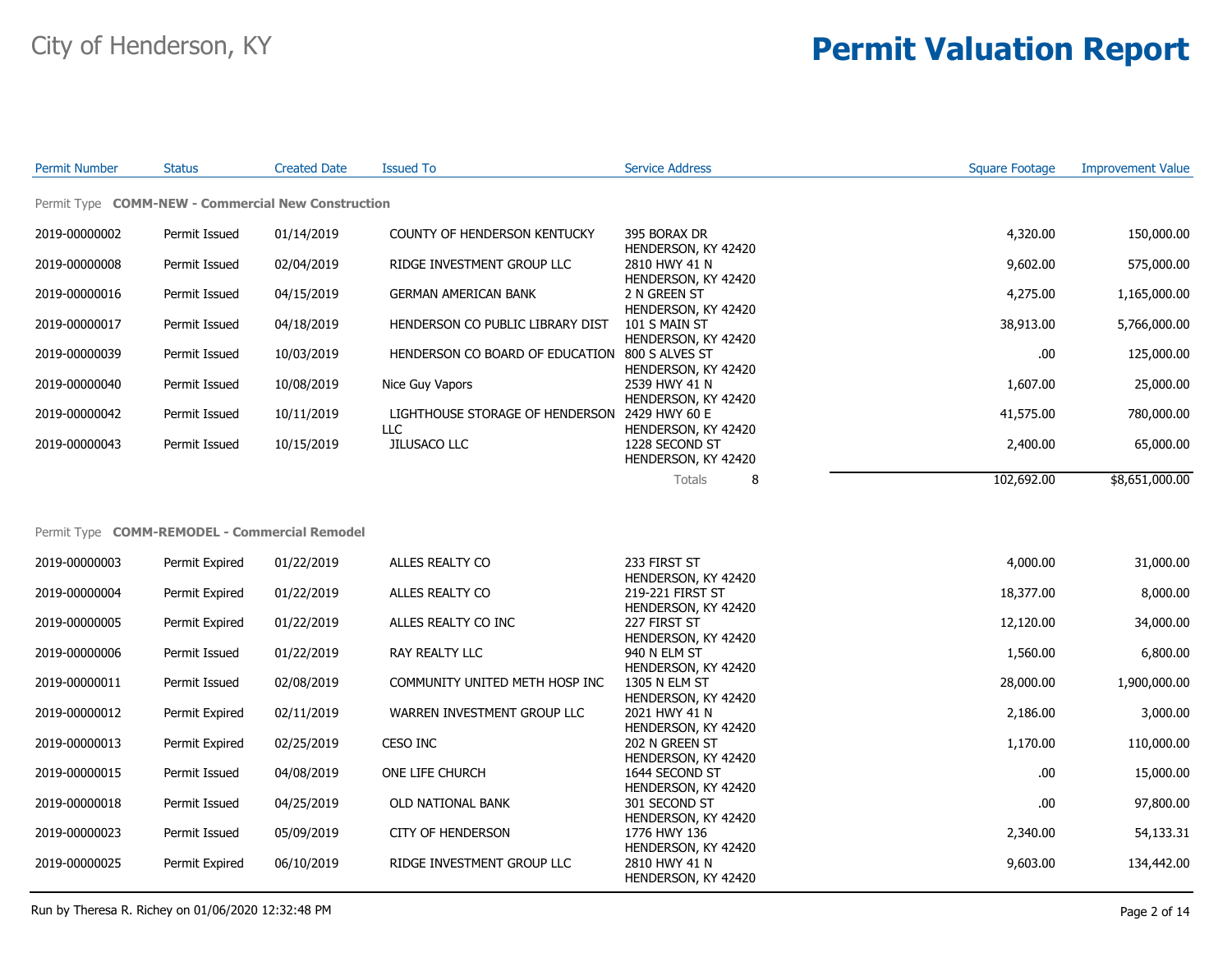| <b>Permit Number</b> | <b>Status</b>                                        | <b>Created Date</b> | <b>Issued To</b>                              | <b>Service Address</b>                                             | <b>Square Footage</b> | <b>Improvement Value</b> |
|----------------------|------------------------------------------------------|---------------------|-----------------------------------------------|--------------------------------------------------------------------|-----------------------|--------------------------|
|                      | Permit Type COMM-REMODEL - Commercial Remodel        |                     |                                               |                                                                    |                       |                          |
| 2019-00000027        | Permit Issued                                        | 07/10/2019          | <b>GARDENSIDE CENTER LLC</b>                  | 2606 ZION RD<br>HENDERSON, KY 42420                                | 28,719.00             | 125,000.00               |
| 2019-00000029        | Permit Issued                                        | 07/19/2019          | WAL MART REAL ESTATE BUSINESS<br><b>TRUST</b> | 1195 BARRET BLVD<br>HENDERSON, KY 42420                            | .00.                  | 41,214.19                |
| 2019-00000030        | Permit Issued                                        | 07/22/2019          | ROYSTER REAL ESTATE LLC                       | 241 HWY 2084 S<br>HENDERSON, KY 42420                              | 1,875.00              | 35,000.00                |
| 2019-00000036        | Permit Issued                                        | 09/04/2019          | MCDONALDS CORP                                | 122 S GREEN ST<br>HENDERSON, KY 42420                              | .00.                  | 344,350.00               |
| 2019-00000037        | Permit Issued                                        | 09/12/2019          | <b>Marcos Nicolas</b>                         | 2630 HWY 41 N<br>HENDERSON, KY 42420                               | .00.                  | 250.00                   |
| 2019-00000046        | Permit Issued                                        | 11/25/2019          | WILKERSON J BRENT & O CARTER                  | 114 N MAIN ST<br>HENDERSON, KY 42420                               | 3,328.00              | 18,000.00                |
| 2019-00000047        | Permit Issued                                        | 12/03/2019          | S K N PROPERTIES LLC                          | 2030 HWY 41 N<br>HENDERSON, KY 42420                               | 17,795.00             | 90,000.00                |
|                      |                                                      |                     |                                               | <b>Totals</b><br>18                                                | 131,073.00            | \$3,047,989.50           |
|                      | Permit Type DEMO-COMM - Demolition - Commercial      |                     |                                               |                                                                    |                       |                          |
| 2019-00014002        | Permit Complete                                      | 01/16/2019          | <b>AUDUBON STATE PARK</b>                     | 2910 HWY 41 N<br>HENDERSON, KY 42420                               | 3,000.00              | 17,280.00                |
| 2019-00014004        | Permit Complete                                      | 02/04/2019          | Tim Barnes                                    | 2810 HWY 41 N<br>HENDERSON, KY 42420                               | 3,061.00              | 5,000.00                 |
| 2019-00014006        | Permit Complete                                      | 02/26/2019          | <b>GERMAN AMERICAN BANK</b>                   | 2 N GREEN ST<br>HENDERSON, KY 42420                                | 2,394.00              | 14,480.00                |
| 2019-00014026        | Permit Issued                                        | 07/18/2019          | Equal Development                             | 1400 CLAY ST<br>HENDERSON, KY 42420                                | 12,000.00             | 175,000.00               |
| 2019-00014033        | Permit Complete                                      | 09/30/2019          | ADAMS ST DEV CORP                             | 1100 N ADAMS ST<br>HENDERSON, KY 42420                             | 3,000.00              | 27,400.00                |
| 2019-00014034        | Permit Complete                                      | 11/05/2019          | S K N PROPERTIES LLC                          | 2030 HWY 41 N<br>HENDERSON, KY 42420                               | 14,000.00             | 68,000.00                |
|                      |                                                      |                     |                                               | Totals<br>6                                                        | 37,455.00             | \$307,160.00             |
|                      | Permit Type DEMO-MH - Demolition - Manufactured Home |                     |                                               |                                                                    |                       |                          |
| 2019-00014015        | Permit Expired                                       | 05/15/2019          | PAYNLAMB INC                                  | 2310 ADAMS LN #3                                                   | 840.00                | 100.00                   |
| 2019-00014016        | Permit Issued                                        | 05/29/2019          | NOLEN PROPERTIES LLC                          | HENDERSON, KY 42420<br>1599 KENTUCKY AVE #2<br>HENDERSON, KY 42420 | 560.00                | 500.00                   |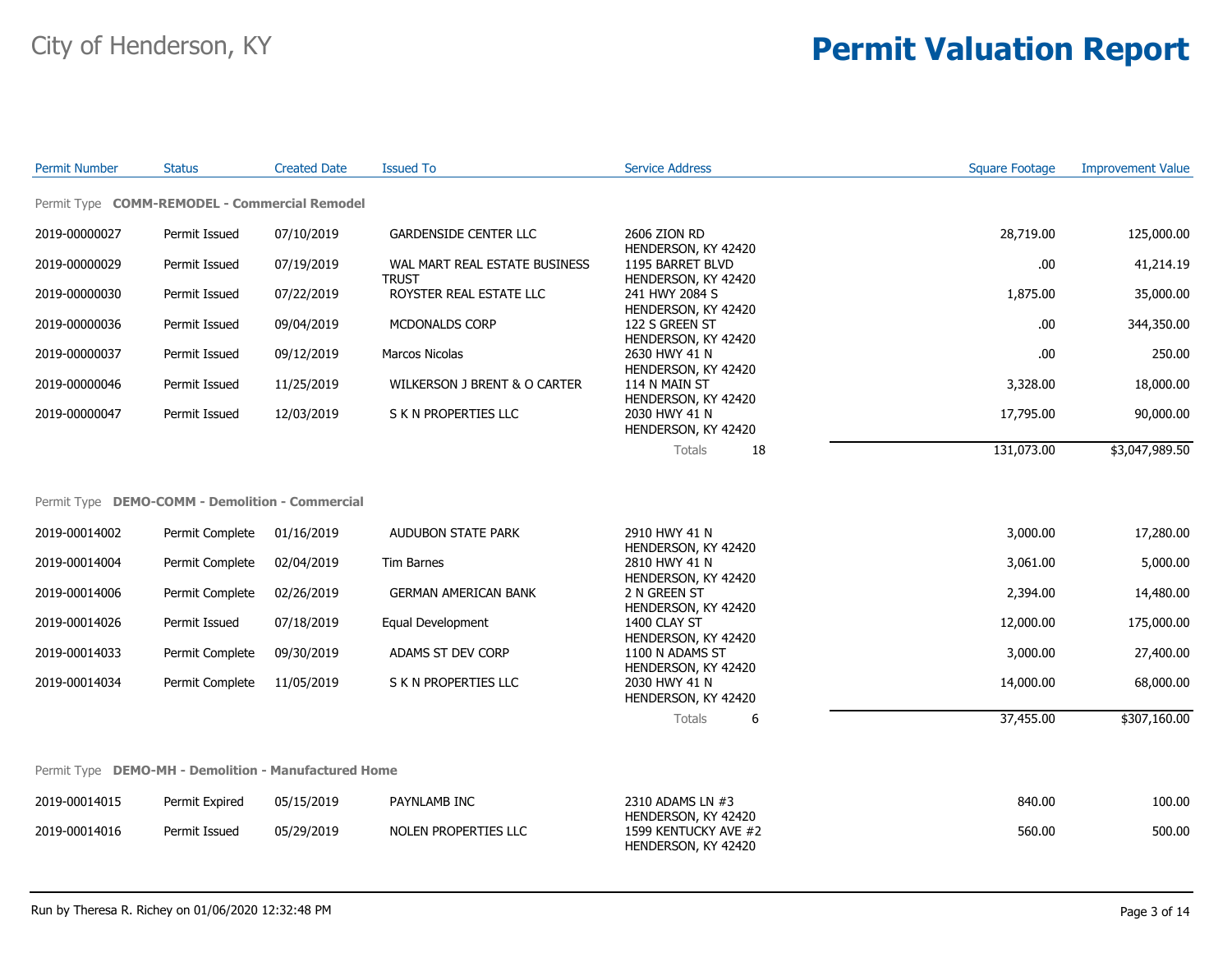| <b>Permit Number</b> | <b>Status</b>                                        | <b>Created Date</b> | <b>Issued To</b>                                     | <b>Service Address</b>                                        | <b>Square Footage</b> | <b>Improvement Value</b> |
|----------------------|------------------------------------------------------|---------------------|------------------------------------------------------|---------------------------------------------------------------|-----------------------|--------------------------|
|                      | Permit Type DEMO-MH - Demolition - Manufactured Home |                     |                                                      |                                                               |                       |                          |
| 2019-00014031        | Permit Issued                                        | 09/05/2019          | PAYNLAMB INC                                         | 2310 ADAMS LN<br>HENDERSON, KY 42420                          | 780.00                | 400.00                   |
|                      |                                                      |                     |                                                      | Totals<br>3                                                   | 2,180.00              | \$1,000.00               |
|                      | Permit Type DEMO-SFR - Demolition - Single Family    |                     |                                                      |                                                               |                       |                          |
| 2019-00014005        | Permit Expired                                       | 02/11/2019          | CARLOS H MORALES                                     | <b>1016 VINE ST</b><br>HENDERSON, KY 42420                    | 640.00                | 1,500.00                 |
| 2019-00014007        | Permit Complete                                      | 03/05/2019          | TLR-V-LLC                                            | 238 S INGRAM ST                                               | 1,428.00              | 7,880.00                 |
| 2019-00014008        | Permit Complete                                      | 03/05/2019          | ROSE PARRISH                                         | HENDERSON, KY 42420<br>1012 PRINGLE ST                        | 1,263.00              | 3,500.00                 |
| 2019-00014009        | Permit Complete                                      | 03/05/2019          | BILLY W WELLS SR                                     | HENDERSON, KY 42420<br>608 GRAVES DR<br>HENDERSON, KY 42420   | 1,792.00              | 4,650.00                 |
| 2019-00014010        | Permit Complete                                      | 03/11/2019          | <b>BLAKE BRYAN</b>                                   | 1117 CLAY ST                                                  | 1,110.00              | 5,000.00                 |
| 2019-00014011        | Permit Complete                                      | 03/21/2019          | ERSHIG HARVEY G                                      | HENDERSON, KY 42420<br>222 S GREEN ST                         | 3,504.00              | 7,500.00                 |
| 2019-00014012        | Permit Issued                                        | 05/06/2019          | LUFFY ENTERPRISES LLC                                | HENDERSON, KY 42420<br>125 MEADOW ST                          | 1,036.00              | 3,000.00                 |
| 2019-00014013        | Permit Complete                                      | 05/06/2019          | <b>CITY OF HENDERSON</b>                             | HENDERSON, KY 42420<br>123 FIFTH ST<br>HENDERSON, KY 42420    | 1,512.00              | 11,680.00                |
| 2019-00014014        | Permit Complete                                      | 05/07/2019          | SMITH TAYLER L & QUENTIN MICHAEL                     | 535 CENTER ST<br>HENDERSON, KY 42420                          | 964.00                | 3,000.00                 |
| 2019-00014017        | Permit Complete                                      | 06/06/2019          | JAMES R MARSHALL                                     | 201 S WATER ST<br>HENDERSON, KY 42420                         | 1,461.00              | 10,000.00                |
| 2019-00014018        | Permit Complete                                      | 06/18/2019          | MARY J WALDRIDGE                                     | 1226 HELM ST<br>HENDERSON, KY 42420                           | 1,444.00              | 6,900.00                 |
| 2019-00014021        | Permit Complete                                      | 06/25/2019          | HOUSING AUTHORITY OF HENDERSON                       | 1038 DR MARTIN LUTHER KING JR<br><b>AVE</b>                   | 1,323.00              | 22,500.00                |
| 2019-00014022        | Permit Complete                                      | 07/03/2019          | SHARON M BURNS ET AL                                 | HENDERSON, KY 42420<br>524 HARDING AVE<br>HENDERSON, KY 42420 | 990.00                | 4,700.00                 |
| 2019-00014023        | Permit Issued                                        | 07/12/2019          | <b>BRANDON EDWARD E</b>                              | 427 N INGRAM ST                                               | 1,300.00              | 4,750.00                 |
| 2019-00014024        | Permit Complete                                      | 07/16/2019          | Cliff Sizemore                                       | HENDERSON, KY 42420<br>836 N ADAMS ST                         | 1,376.00              | 5,600.00                 |
| 2019-00014027        | Permit Complete                                      | 07/19/2019          | LIGHTHOUSE STORAGE OF HENDERSON 2429 HWY 60 E<br>LLC | HENDERSON, KY 42420<br>HENDERSON, KY 42420                    | 1,200.00              | 12,000.00                |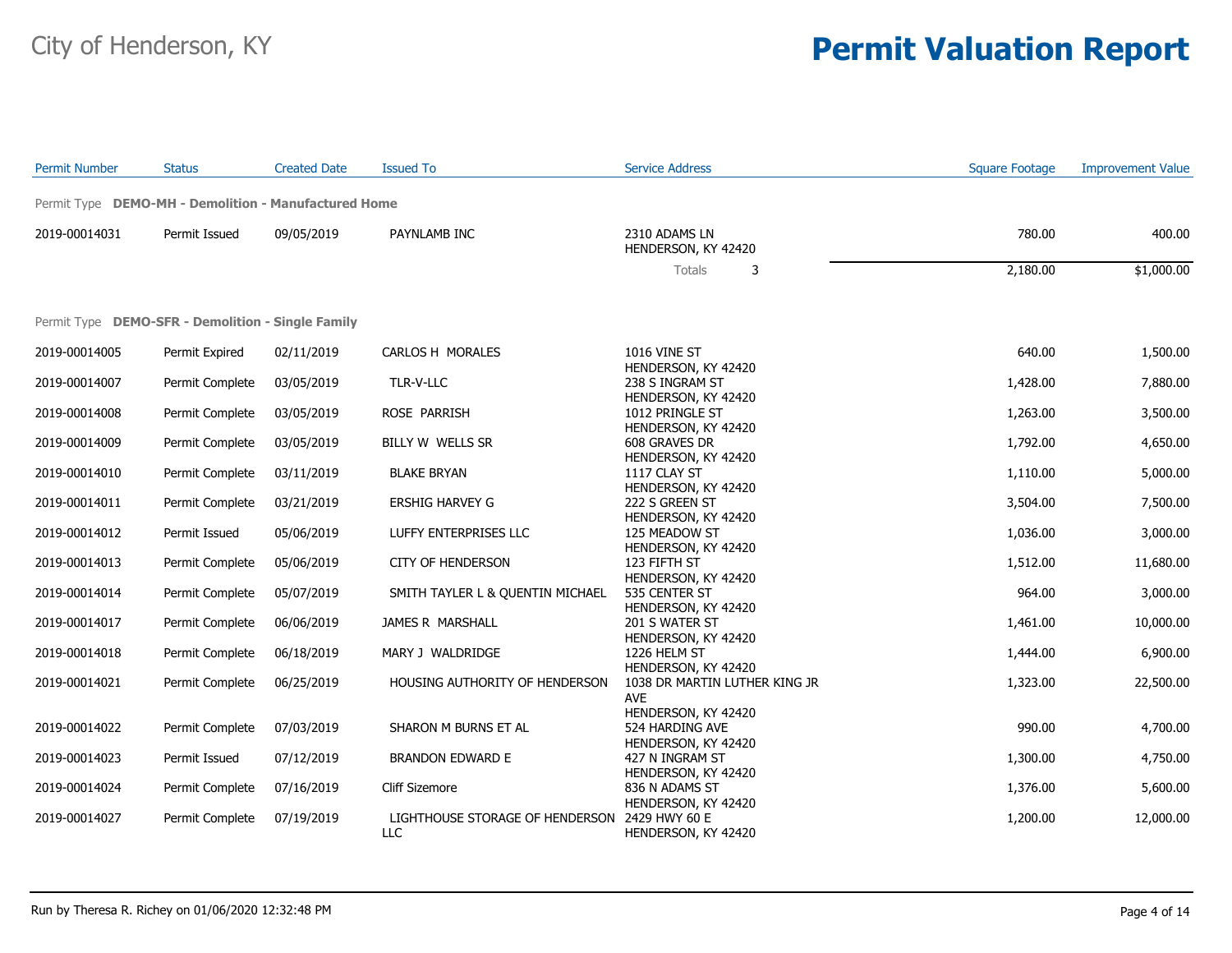| <b>Permit Number</b> | <b>Status</b>                                     | <b>Created Date</b> | <b>Issued To</b>                       | <b>Service Address</b>                     | <b>Square Footage</b> | <b>Improvement Value</b> |
|----------------------|---------------------------------------------------|---------------------|----------------------------------------|--------------------------------------------|-----------------------|--------------------------|
|                      | Permit Type DEMO-SFR - Demolition - Single Family |                     |                                        |                                            |                       |                          |
| 2019-00014028        | Permit Issued                                     | 07/30/2019          | BRANSON JASON S & WILLINGHAM<br>ROSE L | 1607 ROOSEVELT ST<br>HENDERSON, KY 42420   | 590.00                | 1,000.00                 |
| 2019-00014029        | Permit Issued                                     | 08/06/2019          | CROWLEY SAMANTHA J                     | 1004 MILL ST<br>HENDERSON, KY 42420        | 576.00                | 100.00                   |
| 2019-00014030        | Permit Issued                                     | 09/04/2019          | H & H ISLAND PROPERTIES LLC            | 2015 PEGGY DR<br>HENDERSON, KY 42420       | 1,500.00              | 8,000.00                 |
| 2019-00014032        | Permit Issued                                     | 09/30/2019          | DONALD G & SHERRY E MCCORMICK          | 927 SECOND ST<br>HENDERSON, KY 42420       | 2,656.00              | 9,400.00                 |
| 2019-00014035        | Permit Issued                                     | 12/03/2019          | <b>Terry Givens</b>                    | 2112 N ELM ST<br>HENDERSON, KY 42420       | 855.00                | 2,000.00                 |
| 2019-00014036        | Permit Complete                                   | 12/05/2019          | HUDNALL STEVE G & MARY E               | 2416 GREEN RIVER RD<br>HENDERSON, KY 42420 | 1,200.00              | 4,750.00                 |
| 2019-00014037        | Permit Complete                                   | 12/05/2019          | CORY B GEORGE                          | 77 S PARTRIDGE RUN<br>HENDERSON, KY 42420  | 1,200.00              | 4,000.00                 |
|                      |                                                   |                     |                                        | <b>Totals</b><br>23                        | 30,920.00             | \$143,410.00             |
|                      | Permit Type DUP-NEW - Duplex New Construction     |                     |                                        |                                            |                       |                          |
| 2019-00011002        | Permit Issued                                     | 01/08/2019          | MAIKRANZ & MAIKRANZ LLC                | 200-202 MARIE PL<br>HENDERSON, KY 42420    | 2,560.00              | 181,872.00               |
| 2019-00011003        | Permit Issued                                     | 01/08/2019          | MAIKRANZ & MAIKRANZ LLC                | 201-203 MARIE PL<br>HENDERSON, KY 42420    | 2,560.00              | 181,872.00               |
| 2019-00011004        | Permit Issued                                     | 01/08/2019          | MAIKRANZ & MAIKRANZ LLC                | 204-206 MARIE PL<br>HENDERSON, KY 42420    | 2,560.00              | 181,872.00               |
| 2019-00011005        | Permit Issued                                     | 01/08/2019          | MAIKRANZ & MAIKRANZ LLC                | 205-207 MARIE PL<br>HENDERSON, KY 42420    | 2,560.00              | 181,872.00               |
| 2019-00011006        | Permit Issued                                     | 01/08/2019          | MAIKRANZ & MAIKRANZ LLC                | 208-210 MARIE PL<br>HENDERSON, KY 42420    | 2,560.00              | 181,872.00               |
| 2019-00011007        | Permit Issued                                     | 01/08/2019          | MAIKRANZ & MAIKRANZ LLC                | 209-211 MARIE PL<br>HENDERSON, KY 42420    | 2,560.00              | 181,872.00               |
| 2019-00011008        | Permit Issued                                     | 01/08/2019          | MAIKRANZ & MAIKRANZ LLC                | 212-214 MARIE PL<br>HENDERSON, KY 42420    | 2,560.00              | 181,872.00               |
| 2019-00011009        | Permit Issued                                     | 01/08/2019          | MAIKRANZ & MAIKRANZ LLC                | 213-215 MARIE PL<br>HENDERSON, KY 42420    | 2,560.00              | 181,872.00               |
| 2019-00011010        | Permit Issued                                     | 03/05/2019          | <b>BLACK PEARL PROPERTIES LLC</b>      | 525 S ELM ST<br>HENDERSON, KY 42420        | 1,614.00              | 115,000.00               |
| 2019-00011011        | Permit Issued                                     | 06/03/2019          | HITE KENNETH L ETAL                    | 435 NINTH ST<br>Henderson, KY 42420        | 3,360.00              | 299,900.00               |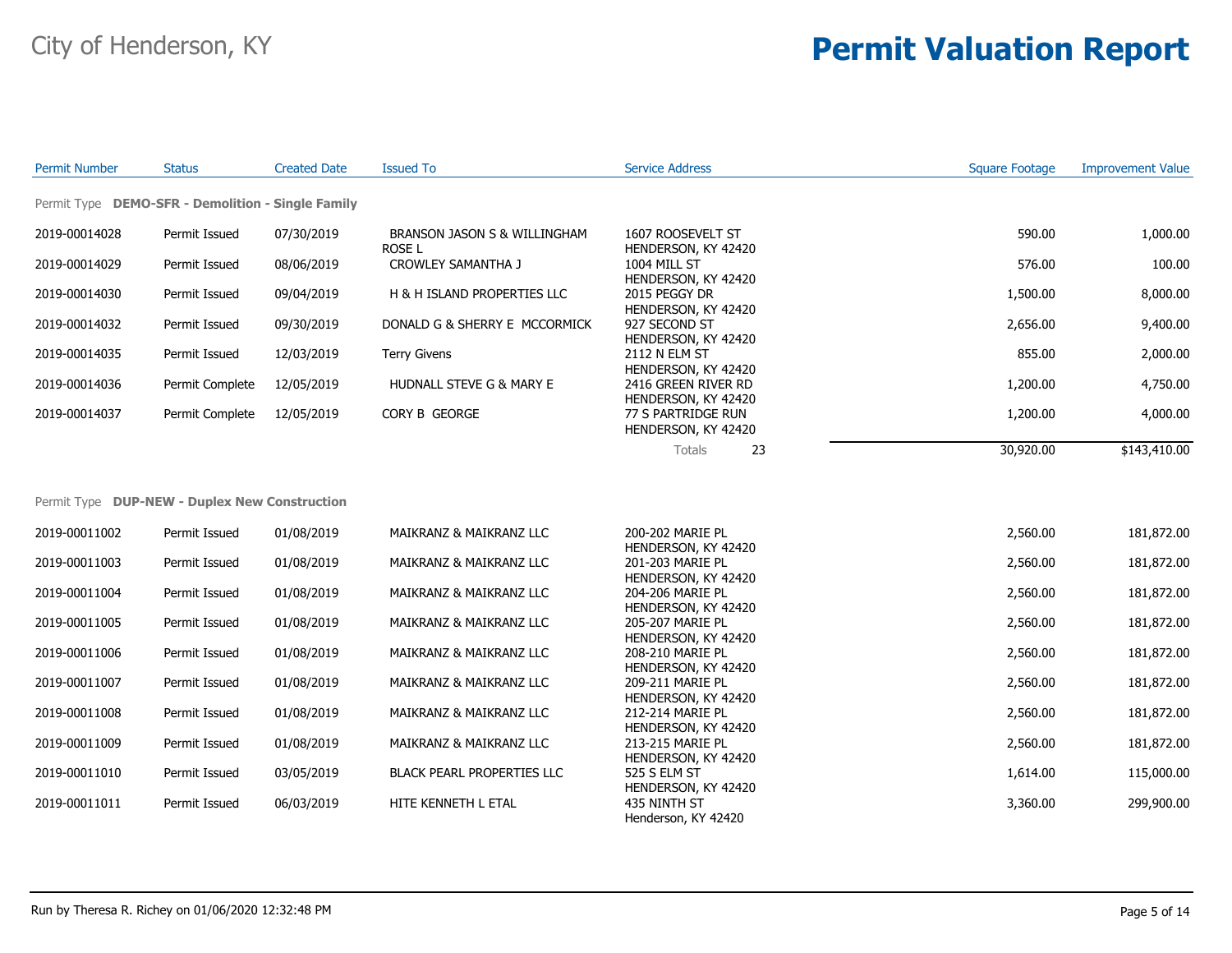| <b>Permit Number</b>           | <b>Status</b>                                      | <b>Created Date</b> | <b>Issued To</b>                           | <b>Service Address</b>                                           | <b>Square Footage</b> | <b>Improvement Value</b> |
|--------------------------------|----------------------------------------------------|---------------------|--------------------------------------------|------------------------------------------------------------------|-----------------------|--------------------------|
|                                | Permit Type DUP-NEW - Duplex New Construction      |                     |                                            |                                                                  |                       |                          |
| 2019-00011012<br>Permit Issued | 12/03/2019                                         | ROBERT CORNBLEET    | 418 N ELM ST<br>HENDERSON, KY 42420        | 2,392.00                                                         | 180,000.00            |                          |
|                                |                                                    |                     | Totals<br>11                               | 27,846.00                                                        | \$2,049,876.00        |                          |
|                                | Permit Type MF-NEW - Multi Family New Construction |                     |                                            |                                                                  |                       |                          |
| 2019-00012003                  | Permit Issued                                      | 03/18/2019          | THESAURUS INC                              | 503 SEVENTH ST TEMP                                              | 7,184.00              | 595,000.00               |
| 2019-00012004                  | Permit Issued                                      | 08/14/2019          | Audubon School Apartments, LP              | HENDERSON, KY 42420<br>1400 CLAY ST<br>HENDERSON, KY 42420       | 47,775.00             | 4,674,675.00             |
|                                |                                                    |                     |                                            | Totals<br>2                                                      | 54,959.00             | \$5,269,675.00           |
|                                | Permit Type MF-REMODEL - Multi Family Remodel      |                     |                                            |                                                                  |                       |                          |
| 2019-00012002<br>Permit Issued | 01/03/2019                                         | Pebble Creek Apt    | 949 PEBBLE CREEK DR<br>HENDERSON, KY 42420 | 1,826.00                                                         | 42,220.00             |                          |
|                                |                                                    |                     |                                            | <b>Totals</b><br>1                                               | 1,826.00              | \$42,220.00              |
|                                | Permit Type MH-ACC - Manufactured Home Accessory   |                     |                                            |                                                                  |                       |                          |
| 2019-00010007                  | Permit Issued                                      | 09/30/2019          | HARDING ASSOCIATES LTD                     | 601 E HARDING AVE<br>Henderson, KY 42420                         | 420.00                | 1,400.00                 |
|                                |                                                    |                     |                                            | Totals<br>1                                                      | 420.00                | \$1,400.00               |
|                                | Permit Type MH-NEW - Manufactured Home New         |                     |                                            |                                                                  |                       |                          |
| 2019-00010002                  | Permit Expired                                     | 03/27/2019          | PAYNLAMB INC                               | 2310 ADAMS LN #41                                                | 980.00                | 2,600.00                 |
| 2019-00010003                  | Permit Issued                                      | 05/14/2019          | <b>ROBBINS SHANNON</b>                     | HENDERSON, KY 42420<br>508 GABE ST                               | 924.00                | 50,420.00                |
| 2019-00010004                  | Permit Issued                                      | 05/17/2019          | Adam & Tammy Holland                       | HENDERSON, KY 42420<br>2820 SUNSET LN #73<br>Henderson, KY 42420 | 1,216.00              | 47,900.00                |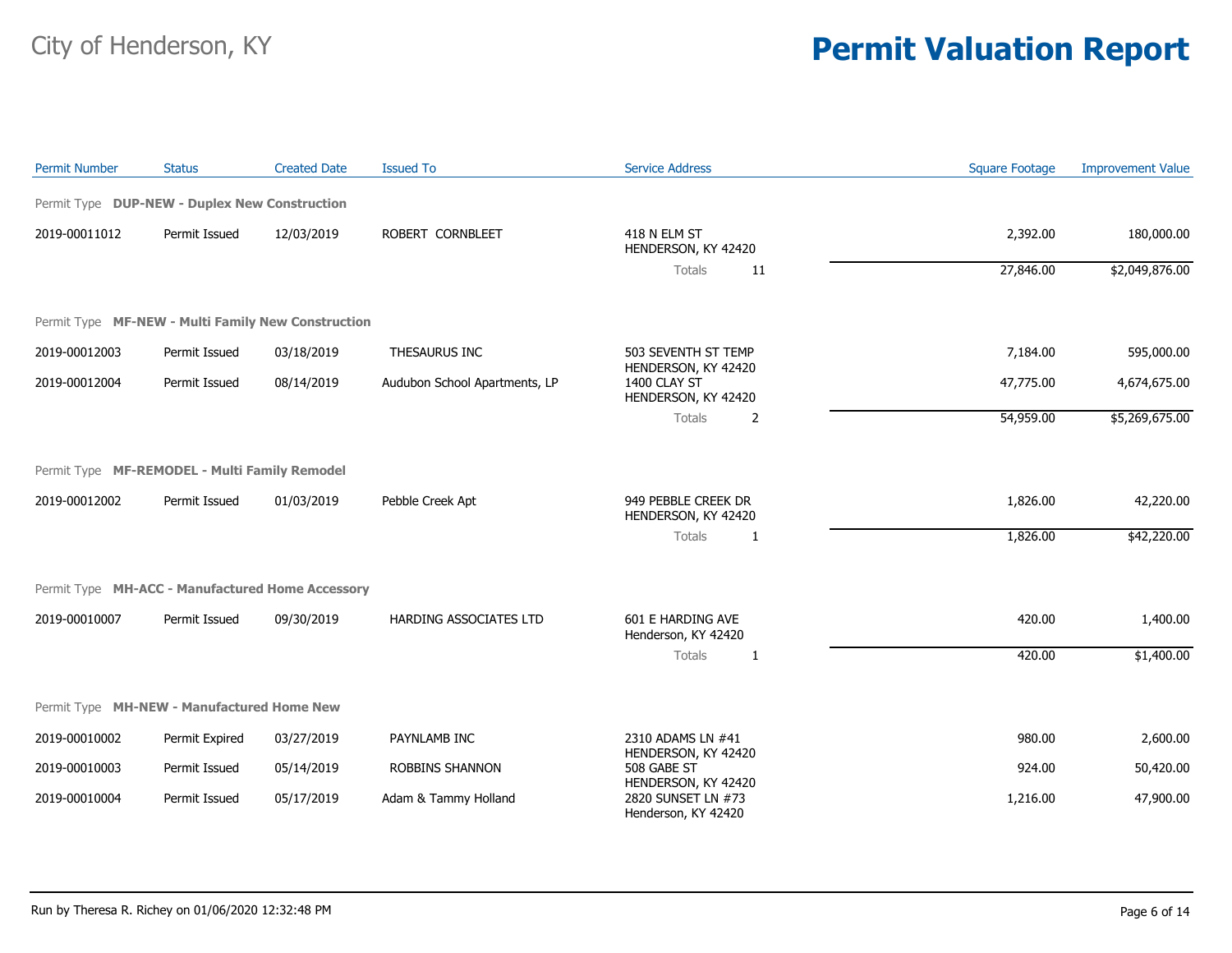| <b>Permit Number</b> | <b>Status</b>                                        | <b>Created Date</b> | <b>Issued To</b>             | <b>Service Address</b>                                      | <b>Square Footage</b> | <b>Improvement Value</b> |
|----------------------|------------------------------------------------------|---------------------|------------------------------|-------------------------------------------------------------|-----------------------|--------------------------|
|                      | Permit Type MH-NEW - Manufactured Home New           |                     |                              |                                                             |                       |                          |
| 2019-00010005        | Permit Issued                                        | 07/15/2019          | Aubrey Walker                | 904 IRONWOOD DR                                             | 1,216.00              | 62,900.00                |
|                      |                                                      |                     |                              | Henderson, KY 42420                                         |                       |                          |
| 2019-00010006        | Permit Issued                                        | 08/29/2019          | Renae McGaha                 | 2751 HWY 41 N #57                                           | 1,024.00              | 57,900.00                |
| 2019-00010008        | Permit Issued                                        | 12/23/2019          | BILLY W WELLS SR             | HENDERSON, KY 42420<br>608 GRAVES DR<br>HENDERSON, KY 42420 | 784.00                | 36,750.00                |
|                      |                                                      |                     |                              | Totals<br>6                                                 | 6,144.00              | \$258,470.00             |
|                      | Permit Type <b>SFR-ACC - Single Family Accessory</b> |                     |                              |                                                             |                       |                          |
|                      |                                                      |                     |                              |                                                             |                       |                          |
| 2019-00005004        | Permit Complete                                      | 02/18/2019          | JOHNSON RICHARD A & CATHY A  | 1808 TURNAGAIN DR                                           | 468.00                | 4,580.00                 |
| 2019-00005010        | Permit Complete                                      | 03/05/2019          | <b>GISH BRYAN D</b>          | HENDERSON, KY 42420<br>817 LIEBER ST                        | 296.00                | 7,285.00                 |
| 2019-00005011        | Permit Issued                                        | 03/06/2019          | CLARK TAMECA JILL            | HENDERSON, KY 42420<br>959 VILLAGEBROOK DR                  | 320.00                | 3,000.00                 |
| 2019-00005016        | Permit Issued                                        | 03/21/2019          | VIRGIL HANGANU               | HENDERSON, KY 42420<br>302 TURNER AVE                       | 792.00                | 7,865.00                 |
| 2019-00005018        | Permit Issued                                        | 04/01/2019          | JAMES A & DENISA J SHOEMAKER | HENDERSON, KY 42420<br>930 S GREEN ST                       | 96.00                 | 2,000.00                 |
|                      |                                                      |                     |                              | HENDERSON, KY 42420                                         |                       |                          |
| 2019-00005019        | Permit Issued                                        | 04/10/2019          | MARTIN MICHAEL S             | 100 HANCOCK ST<br>HENDERSON, KY 42420                       | 178.00                | 12,300.00                |
| 2019-00005021        | Permit Issued                                        | 04/16/2019          | Dave & Allison Pieper        | 1505 WRIGHT ST                                              | 480.00                | 42,000.00                |
| 2019-00005022        | Permit Issued                                        | 04/25/2019          | BROWN JANETTE BURTON         | HENDERSON, KY 42420<br>1343 FAIRGROUND LN                   | 96.00                 | 700.00                   |
| 2019-00005023        | Permit Issued                                        | 04/25/2019          | CHRIS FULCHER                | HENDERSON, KY 42420<br>1129 WASHINGTON ST                   | 240.00                | 5,000.00                 |
| 2019-00005025        | Permit Complete                                      | 04/29/2019          | DONALD & DEBBIE DUNCAN       | HENDERSON, KY 42420<br>127 N QUAIL RUN                      | 100.00                | 1,000.00                 |
|                      |                                                      |                     |                              | HENDERSON, KY 42420                                         |                       |                          |
| 2019-00005026        | Permit Issued                                        | 05/06/2019          | JESSE M COBB                 | 732 FIFTH ST<br>HENDERSON, KY 42420                         | 80.00                 | 1,300.00                 |
| 2019-00005027        | Permit Issued                                        | 05/07/2019          | PRUITT GLORIA JEAN           | 430 S ALVES ST                                              | 1,200.00              | 11,161.80                |
| 2019-00005028        | Permit Issued                                        | 05/15/2019          | COLTON & TAYLOR M JONES      | HENDERSON, KY 42420<br>707 S MAIN ST                        | 1,440.00              | 20,000.00                |
| 2019-00005029        | Permit Issued                                        | 05/15/2019          | CABELL JERRY O & ELIZABETH   | HENDERSON, KY 42420<br>1040 HOMESTEAD PT                    | 96.00                 | 2,545.00                 |
|                      |                                                      |                     |                              | HENDERSON, KY 42420                                         |                       |                          |
| 2019-00005030        | Permit Issued                                        | 05/17/2019          | STEVEN L STONE               | 1009 FRONTIER DR<br>HENDERSON, KY 42420                     | 900.00                | 18,000.00                |
| 2019-00005031        | Permit Issued                                        | 05/20/2019          | RHYE CHARLES C & MELANIE A   | 435 CANOE CREEK DR<br>HENDERSON, KY 42420                   | .00                   | 6,000.00                 |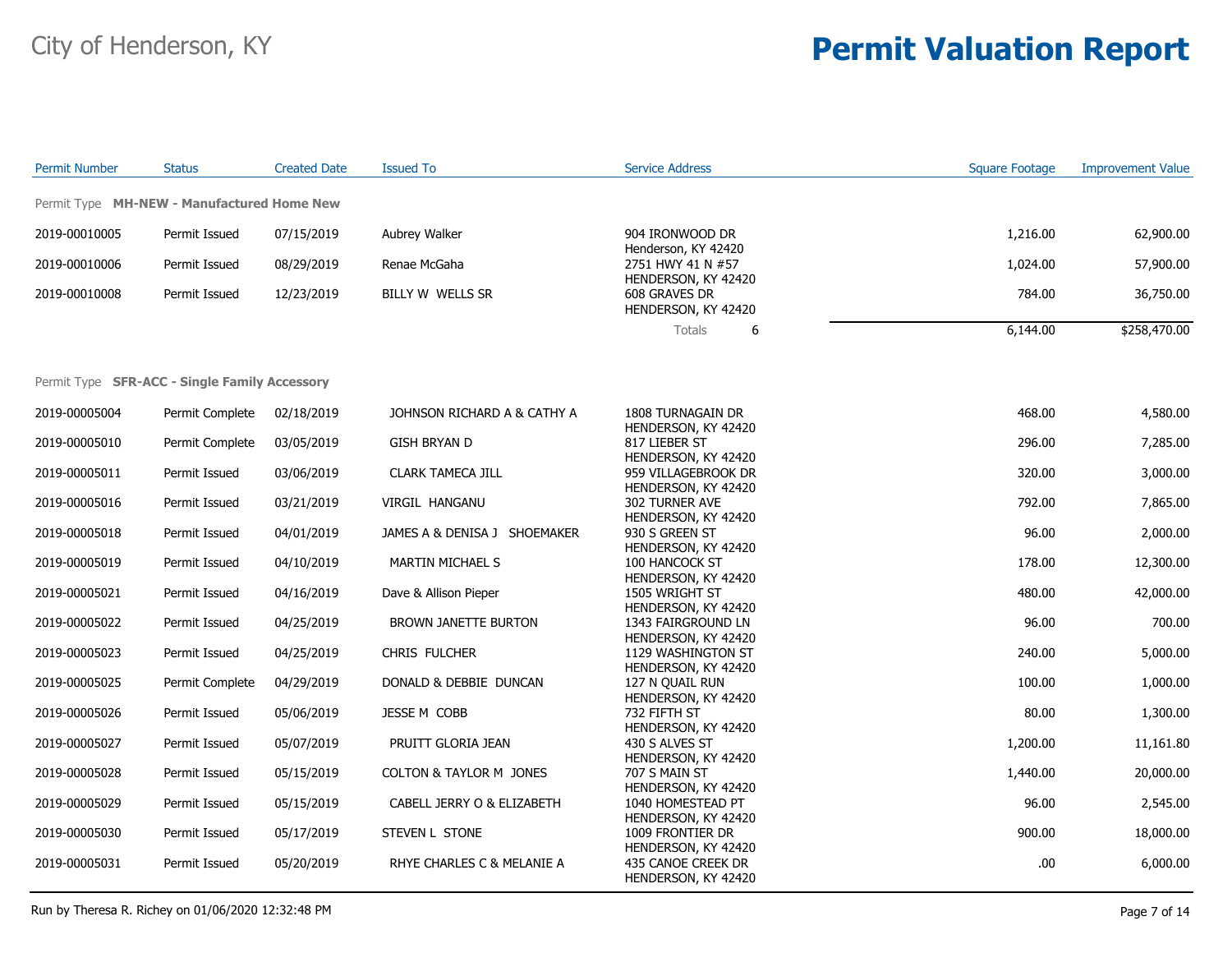| <b>Permit Number</b> | Status                                        | <b>Created Date</b> | <b>Issued To</b>                              | <b>Service Address</b>                        | <b>Square Footage</b> | <b>Improvement Value</b> |
|----------------------|-----------------------------------------------|---------------------|-----------------------------------------------|-----------------------------------------------|-----------------------|--------------------------|
|                      | Permit Type SFR-ACC - Single Family Accessory |                     |                                               |                                               |                       |                          |
| 2019-00005033        | Permit Issued                                 | 05/28/2019          | DUNLAP ETHEL CORINE                           | 1447 ADAMS LN<br>HENDERSON, KY 42420          | 288.00                | 1,000.00                 |
| 2019-00005035        | Permit Issued                                 | 05/29/2019          | DONALD & DEBBIE DUNCAN                        | 127 N QUAIL RUN<br>HENDERSON, KY 42420        | 220.00                | 1,600.00                 |
| 2019-00005036        | Permit Issued                                 | 05/31/2019          | SECRETARY OF HOUSING & URBAN<br><b>DEVLOP</b> | 1319 BURCHWOOD CT<br>HENDERSON, KY 42420      | 1,120.00              | 25,000.00                |
| 2019-00005037        | Permit Issued                                 | 06/06/2019          | <b>STANONIS FRANCIS</b>                       | 142 N ARLINGTON DR<br>HENDERSON, KY 42420     | 103.00                | 2,500.00                 |
| 2019-00005040        | Permit Issued                                 | 06/13/2019          | AMY DENISE MCCORMIC                           | 878 SINCLAIR AVE<br>HENDERSON, KY 42420       | .00.                  | 6,000.00                 |
| 2019-00005043        | Permit Issued                                 | 06/25/2019          | QUALLS RONALD G & WILLIAM G                   | 1424 OAK ST<br>HENDERSON, KY 42420            | 288.00                | 6,900.00                 |
| 2019-00005044        | Permit Issued                                 | 07/02/2019          | FRED L & GRETA F COLLINS                      | 424 LAKE DR<br>HENDERSON, KY 42420            | 576.00                | 7,000.00                 |
| 2019-00005045        | Permit Issued                                 | 07/08/2019          | BERCAW WILLIAM R JR                           | 425 SIXTH ST<br>HENDERSON, KY 42420           | 120.00                | 2,300.00                 |
| 2019-00005047        | Permit Issued                                 | 07/18/2019          | PHILLIPS JERRY E                              | 1008 OSAGE DR<br>HENDERSON, KY 42420          | 600.00                | 25,000.00                |
| 2019-00005049        | Permit Issued                                 | 07/29/2019          | LORI ANNE TOMES                               | 8031 HARPETH GLEN TRCE<br>HENDERSON, KY 42420 | 144.00                | 12,073.00                |
| 2019-00005050        | Permit Issued                                 | 07/30/2019          | SARA L STEURER                                | 1479 ARROW WAY<br>HENDERSON, KY 42420         | 475.00                | 20,000.00                |
| 2019-00005052        | Permit Issued                                 | 08/13/2019          | GRANT L & ANEDA ANN NOGGLE                    | 3159 BRAXTON PARK DR<br>HENDERSON, KY 42420   | 168.00                | 4,000.00                 |
| 2019-00005054        | Permit Issued                                 | 08/23/2019          | MCATEE CHARLES STEVEN                         | 2202 WENTWORTH AVE<br>HENDERSON, KY 42420     | 312.00                | 1,797.00                 |
| 2019-00005055        | Permit Issued                                 | 08/28/2019          | TOMS BRIAN O & LINDSEY M                      | 239 E FOX HOLLOW RUN<br>HENDERSON, KY 42420   | 680.00                | 1,700.00                 |
| 2019-00005056        | Permit Issued                                 | 08/29/2019          | THARP MARGARETT J                             | 306 RETTIG RD<br>HENDERSON, KY 42420          | .00.                  | 17,500.00                |
| 2019-00005057        | Permit Issued                                 | 09/04/2019          | SHELTON SYLVIA B                              | 1131 BURRIS ST<br>HENDERSON, KY 42420         | 96.00                 | 2,000.00                 |
| 2019-00005058        | Permit Issued                                 | 09/05/2019          | KAREN A HINES                                 | 382 W FOX HOLLOW RUN<br>HENDERSON, KY 42420   | 192.00                | 2,900.00                 |
| 2019-00005059        | Permit Issued                                 | 09/10/2019          | William Johnson                               | 4019 DEEPWOOD DR<br>HENDERSON, KY 42420       | 416.00                | 4,000.00                 |
| 2019-00005060        | Permit Issued                                 | 09/10/2019          | GAGE TIMOTHY B & MICHELE L                    | 390 W FOX HOLLOW RUN<br>HENDERSON, KY 42420   | 512.00                | 30,000.00                |
| 2019-00005063        | Permit Complete                               | 09/18/2019          | Kent LaFlair                                  | 2817 TIPPICANOE TRL<br>HENDERSON, KY 42420    | 160.00                | 3,495.00                 |
| 2019-00005065        | Permit Issued                                 | 09/18/2019          | KUESTER MARK A & DONNA J                      | 434 CHIMNEY HILL LN<br>HENDERSON, KY 42420    | 280.00                | 4,500.00                 |
| 2019-00005069        | Permit Issued                                 | 09/25/2019          | KLOKE JOHN W & SARAH E                        | 959 VILLAGE DR<br>HENDERSON, KY 42420         | 160.00                | 3,500.00                 |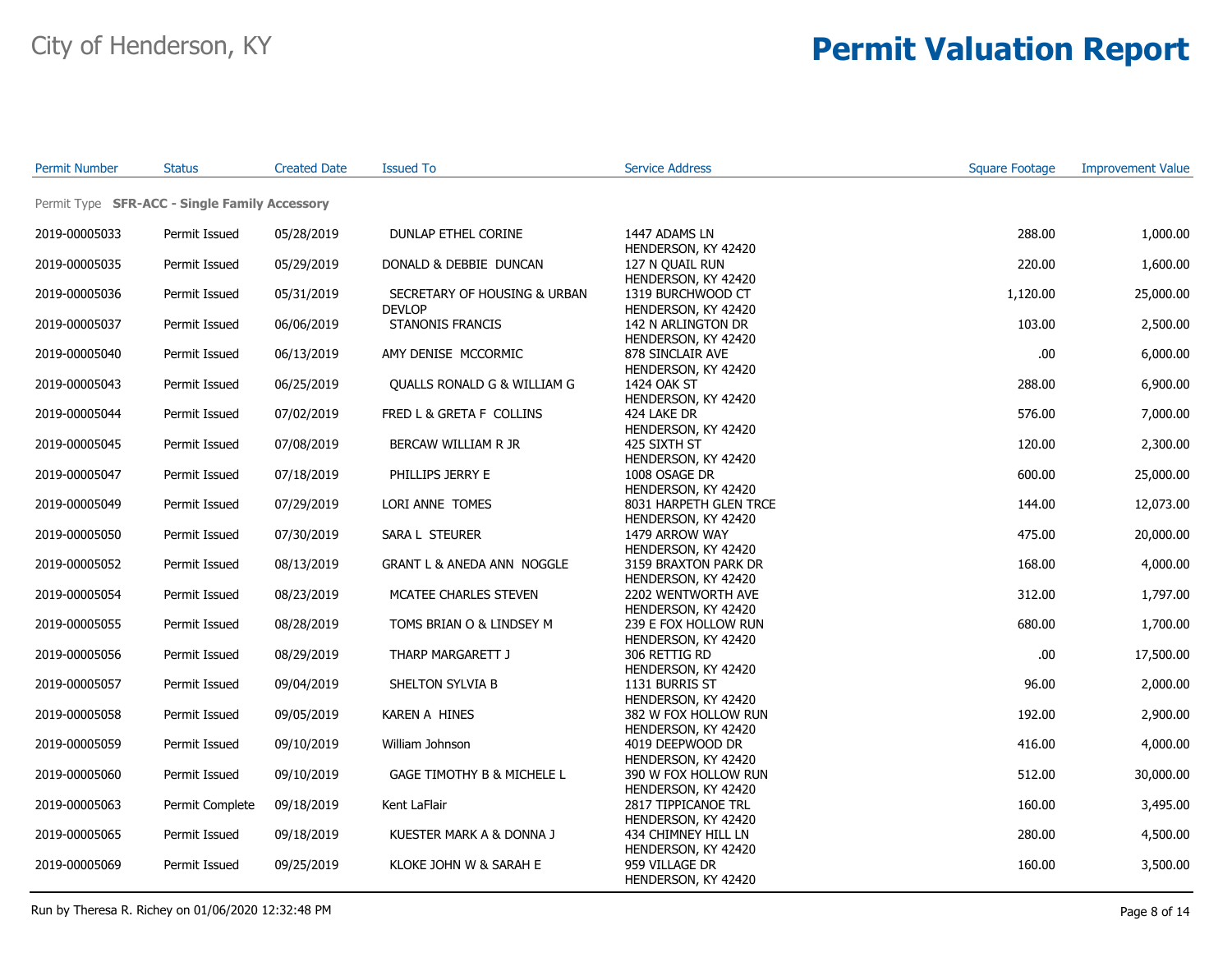| <b>Permit Number</b>                                 | <b>Status</b>   | <b>Created Date</b> | <b>Issued To</b>              | <b>Service Address</b>                                       | <b>Square Footage</b> | <b>Improvement Value</b> |
|------------------------------------------------------|-----------------|---------------------|-------------------------------|--------------------------------------------------------------|-----------------------|--------------------------|
| Permit Type <b>SFR-ACC - Single Family Accessory</b> |                 |                     |                               |                                                              |                       |                          |
| 2019-00005070                                        | Permit Issued   | 09/30/2019          | WILSON ARNOLD R & SHEILA A    | 462 CHIMNEY HILL LN                                          | 320.00                | 4,200.00                 |
| 2019-00005071                                        | Permit Issued   | 09/30/2019          | DIXON TERRY & LORRAINE        | HENDERSON, KY 42420<br>729 CLAY ST                           | 600.00                | 2,644.00                 |
| 2019-00005072                                        | Permit Issued   | 10/01/2019          | OVERTON CALEB H & TOSHA M     | HENDERSON, KY 42420<br>212 OLD ORCHARD LN                    | .00.                  | 2,700.00                 |
| 2019-00005074                                        | Permit Issued   | 10/09/2019          | MAYES BOBBY JOE & SHARON L    | HENDERSON, KY 42420<br><b>86 N PARTRIDGE RUN</b>             | 120.00                | 2,400.00                 |
| 2019-00005075                                        | Permit Issued   | 10/14/2019          | Daniel Craig                  | HENDERSON, KY 42420<br>304 CLAY ST                           | 676.00                | 3,000.00                 |
| 2019-00005076                                        | Permit Issued   | 10/14/2019          | SHELTON BARBARA E             | HENDERSON, KY 42420<br>985 OSAGE DR                          | 90.00                 | 5,068.00                 |
| 2019-00005077                                        | Permit Issued   | 10/16/2019          | Raymond Tapp                  | HENDERSON, KY 42420<br>319 FIFTH ST                          | 255.00                | 10,000.00                |
| 2019-00005079                                        | Permit Issued   | 10/21/2019          | EDMONDSON STEPHEN & KELLY J   | HENDERSON, KY 42420<br>1817 KRESGE DR                        | 117.00                | 2,000.00                 |
| 2019-00005080                                        | Permit Issued   | 10/24/2019          | BECKETT MARTHA CAROLYNE       | HENDERSON, KY 42420<br>1029 N MAIN ST<br>HENDERSON, KY 42420 | 200.00                | 3,500.00                 |
| 2019-00005085                                        | Permit Issued   | 11/06/2019          | EDGAR & WILMA G WILLOUGHBY    | 1322 HUNTSPOINT WAY                                          | 384.00                | 11,500.00                |
| 2019-00005086                                        | Permit Complete | 11/11/2019          | ROBERT A & DEBORAH S FERGUSON | HENDERSON, KY 42420<br>2004 WESLEY DR                        | 160.00                | 3,000.00                 |
| 2019-00005087                                        | Permit Issued   | 11/14/2019          | SEAN M & KRISTY S EPPERSON    | HENDERSON, KY 42420<br>1283 ALASTAIR DR                      | 160.00                | 2,700.00                 |
| 2019-00005089                                        | Permit Issued   | 11/18/2019          | FLOYD THOMAS & DEBORAH        | HENDERSON, KY 42420<br>430 CHERRY ST                         | 288.00                | 1,800.00                 |
| 2019-00005090                                        | Permit Issued   | 12/02/2019          | ABIZ ROOFING & CONSTRUCTION   | HENDERSON, KY 42420<br>800 S MAIN ST                         | 648.00                | 17,700.00                |
| 2019-00005094                                        | Permit Issued   | 12/18/2019          | THOMASINA B MCCORMICK         | HENDERSON, KY 42420<br>317 DIXON ST<br>HENDERSON, KY 42420   | 384.00                | 11,520.00                |
|                                                      |                 |                     |                               | Totals<br>53                                                 | 18,094.00             | \$413,233.80             |
|                                                      |                 |                     |                               |                                                              |                       |                          |
| Permit Type SFR-ADD - Single Family Addition         |                 |                     |                               |                                                              |                       |                          |
| 2019-00005003                                        | Permit Expired  | 02/15/2019          | CARLOS H MORALES              | <b>1014 VINE ST</b><br>HENDERSON, KY 42420                   | 114.00                | 3,000.00                 |
| 2019-00005014                                        | Permit Issued   | 03/14/2019          | CLARK BRUCE W & CARLA J       | 1303 MADISON ST<br>HENDERSON, KY 42420                       | 384.00                | 3,000.00                 |
| 2019-00005024                                        | Permit Issued   | 04/25/2019          | CHAD E & WENDY CAROL MACKEY   | 2380 DUNDONNELL DR<br>HENDERSON, KY 42420                    | 525.00                | 5,000.00                 |
| 2019-00005032                                        | Permit Issued   | 05/24/2019          | MALLORY JOSH L                | 308 RUDY AVE<br>HENDERSON, KY 42420                          | 147.00                | 8,000.00                 |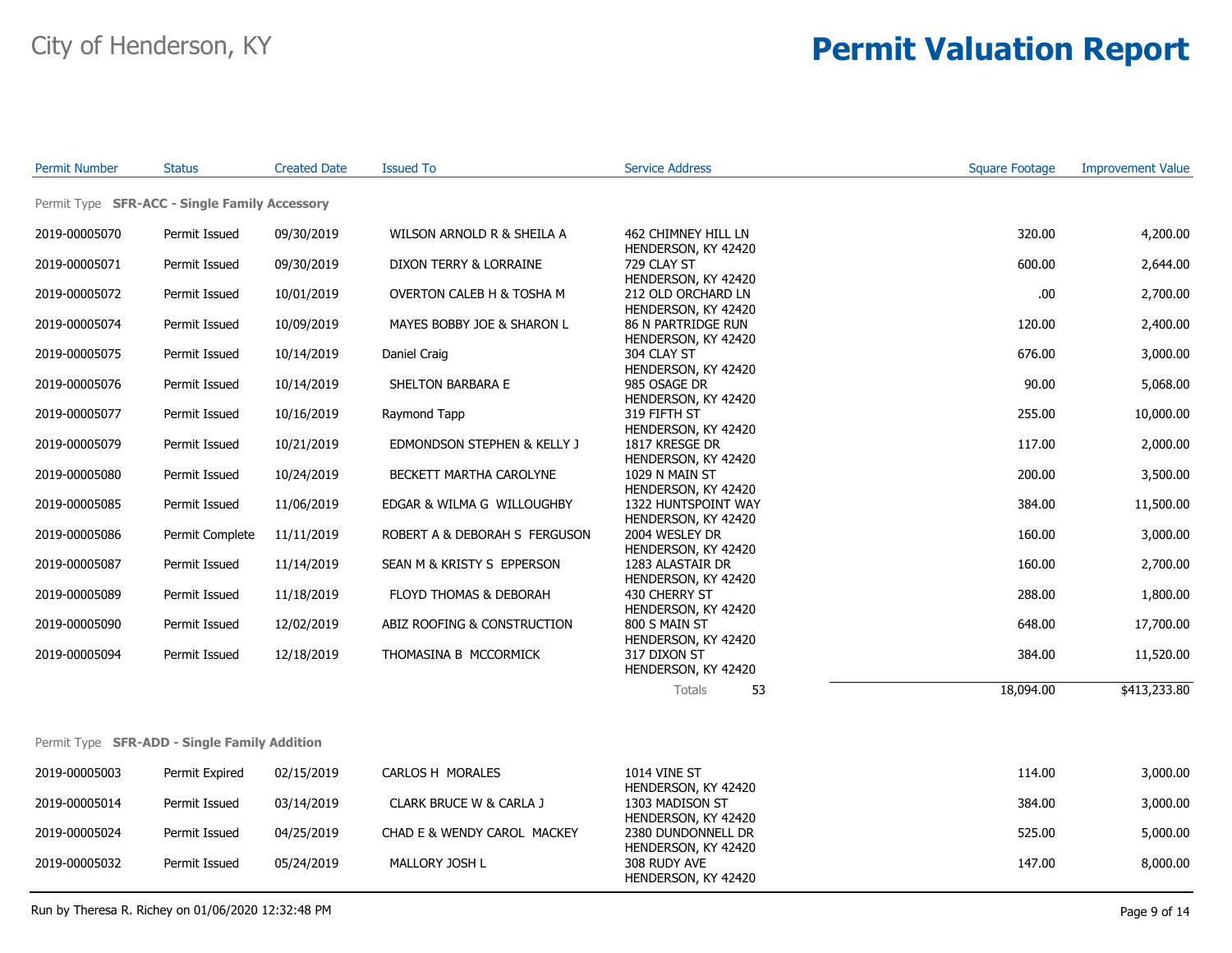| <b>Permit Number</b>                                | <b>Status</b> | <b>Created Date</b> | <b>Issued To</b>         | <b>Service Address</b>                       | Square Footage | <b>Improvement Value</b> |
|-----------------------------------------------------|---------------|---------------------|--------------------------|----------------------------------------------|----------------|--------------------------|
| Permit Type <b>SFR-ADD - Single Family Addition</b> |               |                     |                          |                                              |                |                          |
| 2019-00005051                                       | Permit Issued | 08/06/2019          | CHRIS FULCHER            | 1129 WASHINGTON ST<br>HENDERSON, KY 42420    | 240.00         | 10,000.00                |
| 2019-00005066                                       | Permit Issued | 09/20/2019          | SAWYER HENRY O           | 179 S HWY 2084 GARAGE<br>HENDERSON, KY 42420 | 240.00         | 15,000.00                |
| 2019-00005083                                       | Permit Issued | 10/30/2019          | JARED BROOKS             | 17 POPE ST<br>HENDERSON, KY 42420            | 121.00         | 10,000.00                |
| 2019-00005088                                       | Permit Issued | 11/18/2019          | KING JOSEPH S & ANGELA J | 638 THIRD ST<br>HENDERSON, KY 42420          | 728.00         | 42,000.00                |
| 2019-00005095                                       | Permit Issued | 12/19/2019          | <b>BONNER DALIA E</b>    | 2023 COUNTRY DR<br>HENDERSON, KY 42420       | 264.00         | 2,000.00                 |
|                                                     |               |                     |                          | 9<br>Totals                                  | 2,763.00       | \$98,000.00              |

#### Permit Type **SFR-NEW - Single Family New Construction**

| 2019-00005005 | Permit Expired | 02/21/2019 | HUGH STONE & SONS CONSTRUCTION    | 1454 ARROW WAY      | 1,713.00 | 150,000.00 |
|---------------|----------------|------------|-----------------------------------|---------------------|----------|------------|
|               |                |            | LLC.                              | HENDERSON, KY 42420 |          |            |
| 2019-00005009 | Permit Expired | 03/05/2019 | J M DEVELOPMENT INC               | 665 CONSTANZA DR    | 1,653.00 | 170,000.00 |
|               |                |            |                                   | HENDERSON, KY 42420 |          |            |
| 2019-00005012 | Permit Issued  | 03/11/2019 | Habitat for Humanity of Henderson | 55 PARAGON DR       | 1,096.00 | 90,000.00  |
|               |                |            |                                   | HENDERSON, KY 42420 |          |            |
| 2019-00005015 | Permit Expired | 03/18/2019 | HCM LLC                           | 1479 ARROW WAY      | 1,745.00 | 155,000.00 |
|               |                |            |                                   | HENDERSON, KY 42420 |          |            |
| 2019-00005020 | Permit Issued  | 04/11/2019 | HABITAT FOR HUMANITY OF           | 215 LETCHER ST      | 1,218.00 | 95,000.00  |
|               |                |            | <b>HENDERSON</b>                  | HENDERSON, KY 42420 |          |            |
| 2019-00005034 | Permit Issued  | 05/29/2019 | HCM LLC                           | 1478 ARROW WAY      | 1,836.00 | 120,000.00 |
|               |                |            |                                   | HENDERSON, KY 42420 |          |            |
| 2019-00005038 | Permit Expired | 06/10/2019 | HACKBERRY DEVELOPMENT LLC         | 1713 S MAIN ST      | 1,647.00 | 120,000.00 |
|               |                |            |                                   | HENDERSON, KY 42420 |          |            |
| 2019-00005041 | Permit Issued  | 06/21/2019 | ROBERT CORNBLEET                  | 997 FRONTIER DR     | 1,400.00 | 140,000.00 |
|               |                |            |                                   | HENDERSON, KY 42420 |          |            |
| 2019-00005042 | Permit Issued  | 06/21/2019 | WILLIAM E & CHARLENE BEASLEY      | 116 TWELFTH ST      | 2,400.00 | 300,000.00 |
|               |                |            |                                   | HENDERSON, KY 42420 |          |            |
| 2019-00005046 | Permit Issued  | 07/09/2019 | J M DEVELOPMENT INC               | 863 CONSTANZA DR    | 1,633.00 | 199,900.00 |
|               |                |            |                                   | HENDERSON, KY 42420 |          |            |
| 2019-00005048 | Permit Issued  | 07/24/2019 | HCM LLC                           | 1474 ARROW WAY      | 1,722.00 | 126,200.00 |
|               |                |            |                                   | HENDERSON, KY 42420 |          |            |
| 2019-00005062 | Permit Issued  | 09/16/2019 | JAMES R MARSHALL                  | 201 S WATER ST      | 5,582.00 | 500,000.00 |
|               |                |            |                                   | HENDERSON, KY 42420 |          |            |
| 2019-00005064 | Permit Issued  | 09/18/2019 | ROBERT M II & HOLLY<br>WARREN     | 3035 FIELD STONE DR | 3,866.00 | 424,500.00 |
|               |                |            |                                   | HENDERSON, KY 42420 |          |            |
| 2019-00005068 | Permit Issued  | 09/24/2019 | Habitat for Humanity              | 218 S ADAMS ST      | 1,096.00 | 110,000.00 |
|               |                |            |                                   | HENDERSON, KY 42420 |          |            |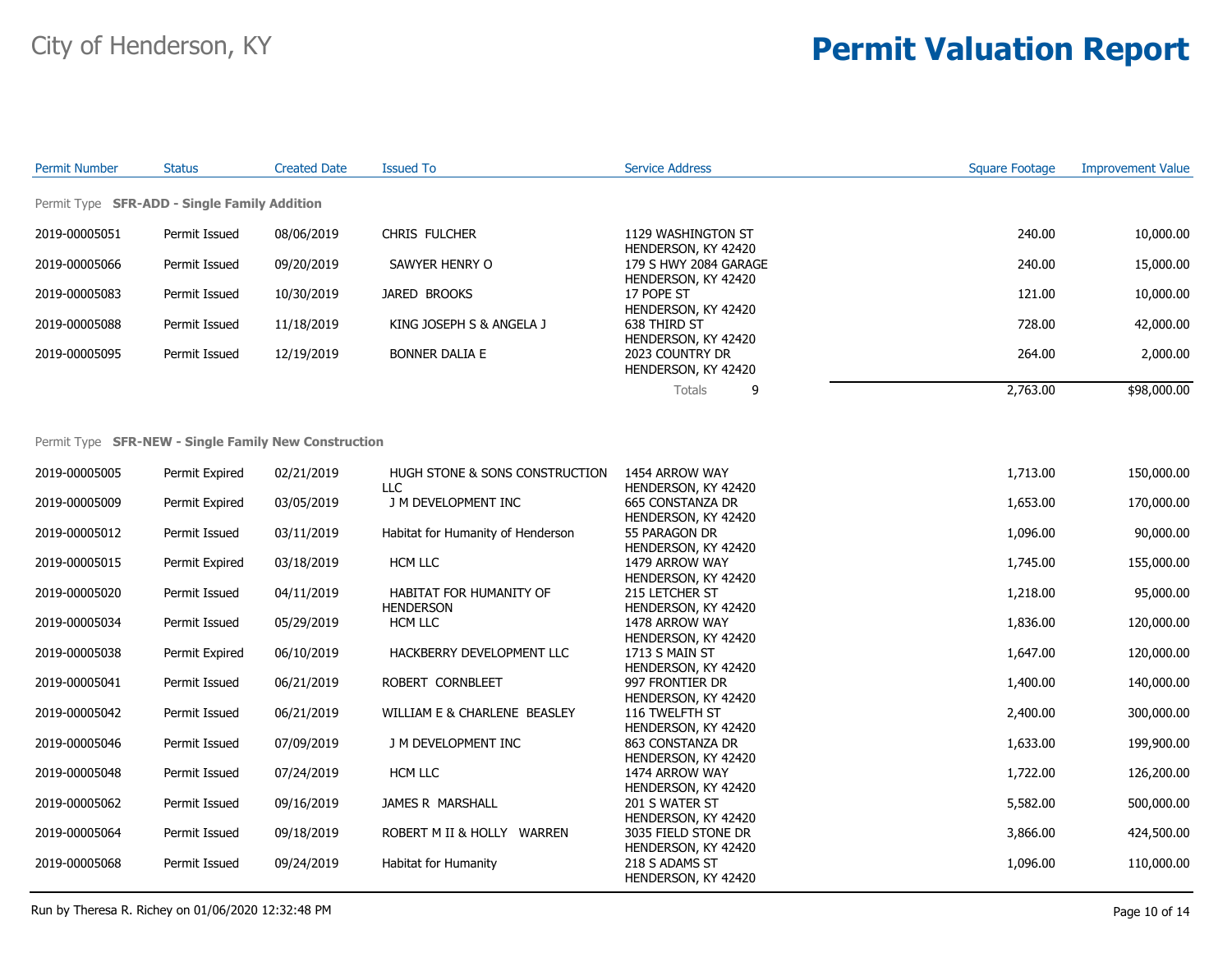| <b>Permit Number</b>                                        | <b>Status</b>   | <b>Created Date</b> | <b>Issued To</b>                               | <b>Service Address</b>                                          | <b>Square Footage</b> | <b>Improvement Value</b> |
|-------------------------------------------------------------|-----------------|---------------------|------------------------------------------------|-----------------------------------------------------------------|-----------------------|--------------------------|
| Permit Type <b>SFR-NEW - Single Family New Construction</b> |                 |                     |                                                |                                                                 |                       |                          |
| 2019-00005073                                               | Permit Issued   | 10/01/2019          | HCM LLC                                        | 1467 ARROW WAY                                                  | 1,722.00              | 127,900.00               |
| 2019-00005092                                               | Permit Issued   | 12/10/2019          | HABITAT FOR HUMANITY OF<br><b>HENDERSON KY</b> | HENDERSON, KY 42420<br>217 LETCHER ST<br>HENDERSON, KY 42420    | 1,218.00              | 110,000.00               |
|                                                             |                 |                     |                                                | <b>Totals</b><br>16                                             | 31,547.00             | \$2,938,500.00           |
| Permit Type SFR-REMODEL - Single Family Remodel             |                 |                     |                                                |                                                                 |                       |                          |
| 2019-00005002                                               | Permit Expired  | 02/11/2019          | CHAMBERS PROPERTIES INC                        | 320 N ELM ST                                                    | 1,148.00              | 25,000.00                |
| 2019-00005006                                               | Permit Expired  | 02/22/2019          | Kelly Shidler                                  | HENDERSON, KY 42420<br>1519 WRIGHT ST<br>HENDERSON, KY 42420    | 997.00                | 9,500.00                 |
| 2019-00005007                                               | Permit Issued   | 02/25/2019          | <b>GABRIEL V CLEMENTS</b>                      | 322 CENTER ST<br>HENDERSON, KY 42420                            | 100.00                | 1,000.00                 |
| 2019-00005008                                               | Permit Issued   | 03/04/2019          | DSS CONTRACTING LLC                            | 622 BLUE GRASS DR<br>HENDERSON, KY 42420                        | 2,352.00              | 70,000.00                |
| 2019-00005013                                               | Permit Issued   | 03/11/2019          | THOMAS BLAKE VINCENT                           | 511 HICKORY WOOD CT<br>HENDERSON, KY 42420                      | 2,188.00              | 45,000.00                |
| 2019-00005017                                               | Permit Issued   | 03/21/2019          | <b>GLEN D &amp; JUDITH A STONE</b>             | 420 S ELM ST<br>HENDERSON, KY 42420                             | 1,600.00              | 60,000.00                |
| 2019-00005053                                               | Permit Issued   | 08/20/2019          | WILLIAMS KEVIN A & JESSICA L                   | 1221 GLENSHIEL DR<br>HENDERSON, KY 42420                        | .00                   | 1,000.00                 |
| 2019-00005067                                               | Permit Issued   | 09/23/2019          | PRITCHETT AARON GREGORY &<br><b>MELISSA L</b>  | 334 S MAIN ST<br>HENDERSON, KY 42420                            | .00                   | 150,000.00               |
| 2019-00005091                                               | Permit Issued   | 12/09/2019          | Marvin A Chavez Cartagena                      | 1124 WASHINGTON ST<br>HENDERSON, KY 42420                       | .00                   | 400.00                   |
|                                                             |                 |                     |                                                | <b>Totals</b><br>9                                              | 8,385.00              | \$361,900.00             |
| Permit Type SIGN - Sign                                     |                 |                     |                                                |                                                                 |                       |                          |
| 2019-00013003                                               | Permit Complete | 01/15/2019          | Vapor                                          | 2202 HWY 41 N                                                   | 52.00                 | 11,000.00                |
| 2019-00013004                                               | Permit Complete | 01/28/2019          | Enterprise                                     | HENDERSON, KY 42420<br>2021 HWY 41 N                            | 150.63                | 10,750.00                |
| 2019-00013005                                               | Permit Complete | 02/04/2019          | HENDERSON PROPERTY ASSOCIATES                  | HENDERSON, KY 42420<br>1111 BARRET BLVD                         | 7.37                  | 175.00                   |
| 2019-00013006                                               | Permit Complete | 02/05/2019          | <b>LLC</b><br><b>GARDENSIDE CENTER LLC</b>     | HENDERSON, KY 42420<br>2606 ZION RD                             | 21.00                 | 3,750.00                 |
| 2019-00013007                                               | Permit Complete | 02/11/2019          | ABBA PROMOTIONS INC                            | HENDERSON, KY 42420<br>322-324 SECOND ST<br>HENDERSON, KY 42420 | 59.00                 | 500.00                   |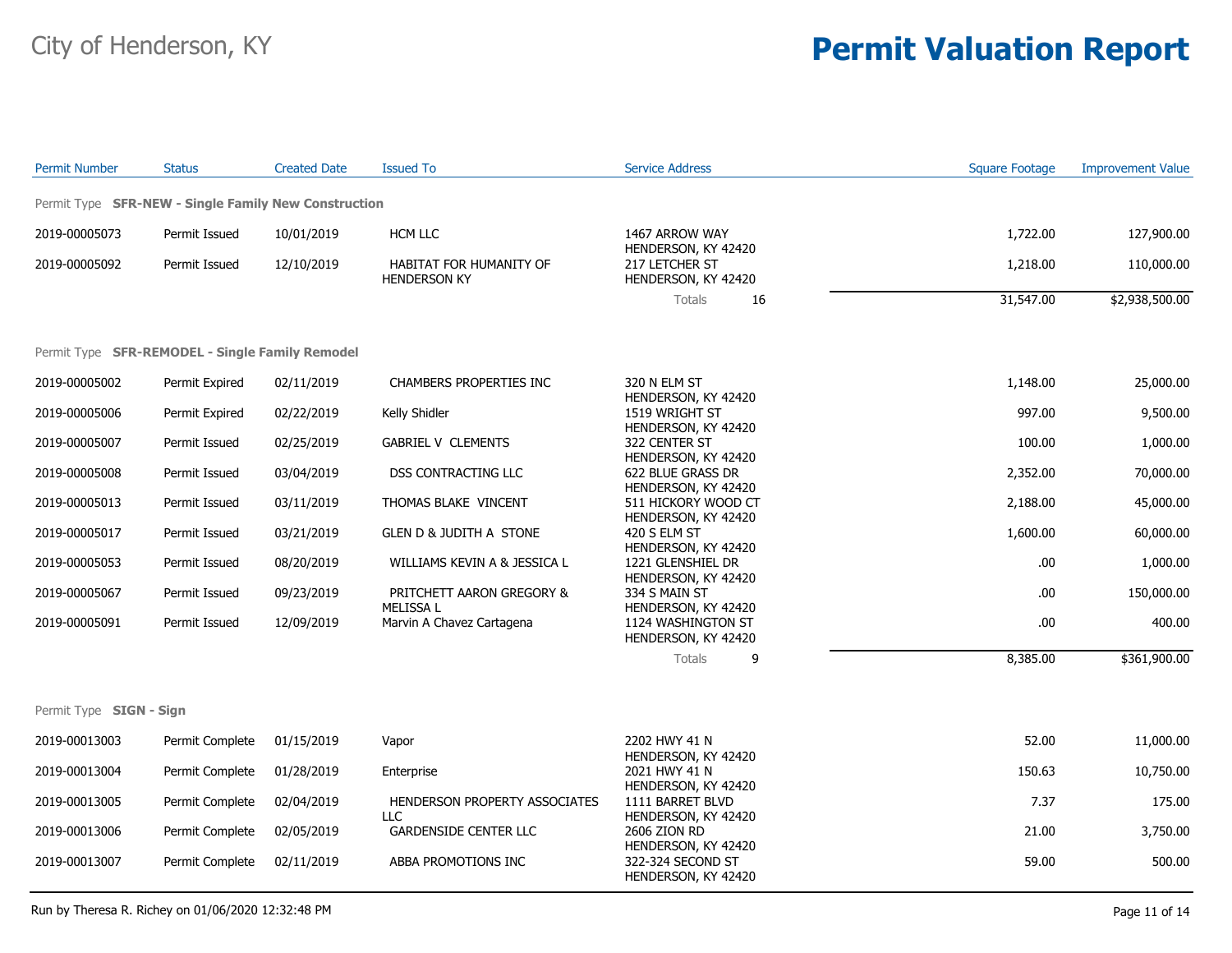| <b>Permit Number</b>    | <b>Status</b>   | <b>Created Date</b> | <b>Issued To</b>               | <b>Service Address</b>                                        | <b>Square Footage</b> | <b>Improvement Value</b> |
|-------------------------|-----------------|---------------------|--------------------------------|---------------------------------------------------------------|-----------------------|--------------------------|
| Permit Type SIGN - Sign |                 |                     |                                |                                                               |                       |                          |
| 2019-00013010           | Permit Complete | 02/21/2019          | COLONIAL COURT LLC             | 2649 STADIUM DR<br>HENDERSON, KY 42420                        | 32.00                 | 1,500.00                 |
| 2019-00013011           | Permit Complete | 02/21/2019          | INDEPENDENCE BANK              | 1100 BARRET BLVD<br>HENDERSON, KY 42420                       | 43.66                 | 64,420.00                |
| 2019-00013012           | Permit Complete | 02/22/2019          | MCDONALDS CORP                 | 122 S GREEN ST<br>HENDERSON, KY 42420                         | 54.08                 | 15,000.00                |
| 2019-00013013           | Permit Complete | 02/25/2019          | HOME OIL & GAS COMPANY         | 202 N GREEN ST<br>HENDERSON, KY 42420                         | 45.00                 | 31,000.00                |
| 2019-00013014           | Permit Complete | 03/05/2019          | <b>GERMAN AMERICAN BANK</b>    | 2 N GREEN ST<br>HENDERSON, KY 42420                           | 136.25                | 38,328.00                |
| 2019-00013015           | Permit Complete | 03/14/2019          | DUNCAN PROPERTY MANAGEMENT LLC | 812 N GREEN ST<br>HENDERSON, KY 42420                         | 24.00                 | 150.00                   |
| 2019-00013016           | Permit Complete | 04/05/2019          | NBJ DEVELOPMENT LLC            | 34 N GREEN ST<br>HENDERSON, KY 42420                          | 129.00                | 23,380.00                |
| 2019-00013017           | Permit Complete | 04/10/2019          | RIDGE INVESTMENT GROUP LLC     | 2810 HWY 41 N<br>HENDERSON, KY 42420                          | 101.66                | 2,922.00                 |
| 2019-00013018           | Permit Complete | 04/11/2019          | ASH AUDUBON PROPERTY OWNER LLC | 2480 HWY 41 N<br>HENDERSON, KY 42420                          | 241.03                | 1,000.00                 |
| 2019-00013019           | Permit Complete | 04/11/2019          | JCC PROPERTIES LLC             | 11 S MAIN ST<br>HENDERSON, KY 42420                           | 39.00                 | 1,120.00                 |
| 2019-00013020           | Permit Complete | 04/18/2019          | RIDGE INVESTMENT GROUP LLC     | 2810 HWY 41 N<br>HENDERSON, KY 42420                          | 90.00                 | 6,240.00                 |
| 2019-00013021           | Permit Complete | 04/22/2019          | RIDGE INVESTMENT GROUP LLC     | 2810 HWY 41 N<br>HENDERSON, KY 42420                          | 75.00                 | 20,000.00                |
| 2019-00013022           | Permit Complete | 04/22/2019          | <b>ERSHIG HARVEY GEORGE</b>    | 1211 S GREEN ST 1207 & amp; 1209<br>&                         | 42.00                 | 1,000.00                 |
| 2019-00013023           | Permit Complete | 04/25/2019          | DELAMAR ROBERT E TT            | HENDERSON, KY 42420<br>1739 S GREEN ST<br>HENDERSON, KY 42420 | 53.78                 | 1,900.00                 |
| 2019-00013024           | Permit Complete | 05/02/2019          | HAZELWOOD MICHAEL D & JOHNDA C | 2111 HWY 41 N<br>HENDERSON, KY 42420                          | 50.00                 | 2,000.00                 |
| 2019-00013025           | Permit Complete | 05/06/2019          | ALVEY'S SIGN CO                | 3113 HWY 41 N<br>HENDERSON, KY 42420                          | 173.18                | 60,000.00                |
| 2019-00013026           | Permit Complete | 06/06/2019          | OLD NATIONAL BANK              | 301 SECOND ST<br>HENDERSON, KY 42420                          | 115.11                | 12,000.00                |
| 2019-00013027           | Permit Complete | 06/14/2019          | JP&MCLLC                       | 2077 HWY 41 N<br>HENDERSON, KY 42420                          | 140.58                | 10,610.00                |
| 2019-00013028           | Permit Complete | 06/19/2019          | STUMBO HENDERSON LLC           | 2530 HWY 41 N<br>HENDERSON, KY 42420                          | 178.00                | 82,000.00                |
| 2019-00013029           | Permit Expired  | 06/20/2019          | COMMUNITY UNITED METH HOSP INC | 1305 N ELM ST<br>HENDERSON, KY 42420                          | 427.00                | 71,367.60                |
| 2019-00013030           | Permit Complete | 06/27/2019          | LUFFY ENTERPRISES LLC          | 601 WASHINGTON ST<br>HENDERSON, KY 42420                      | 30.00                 | 3,500.00                 |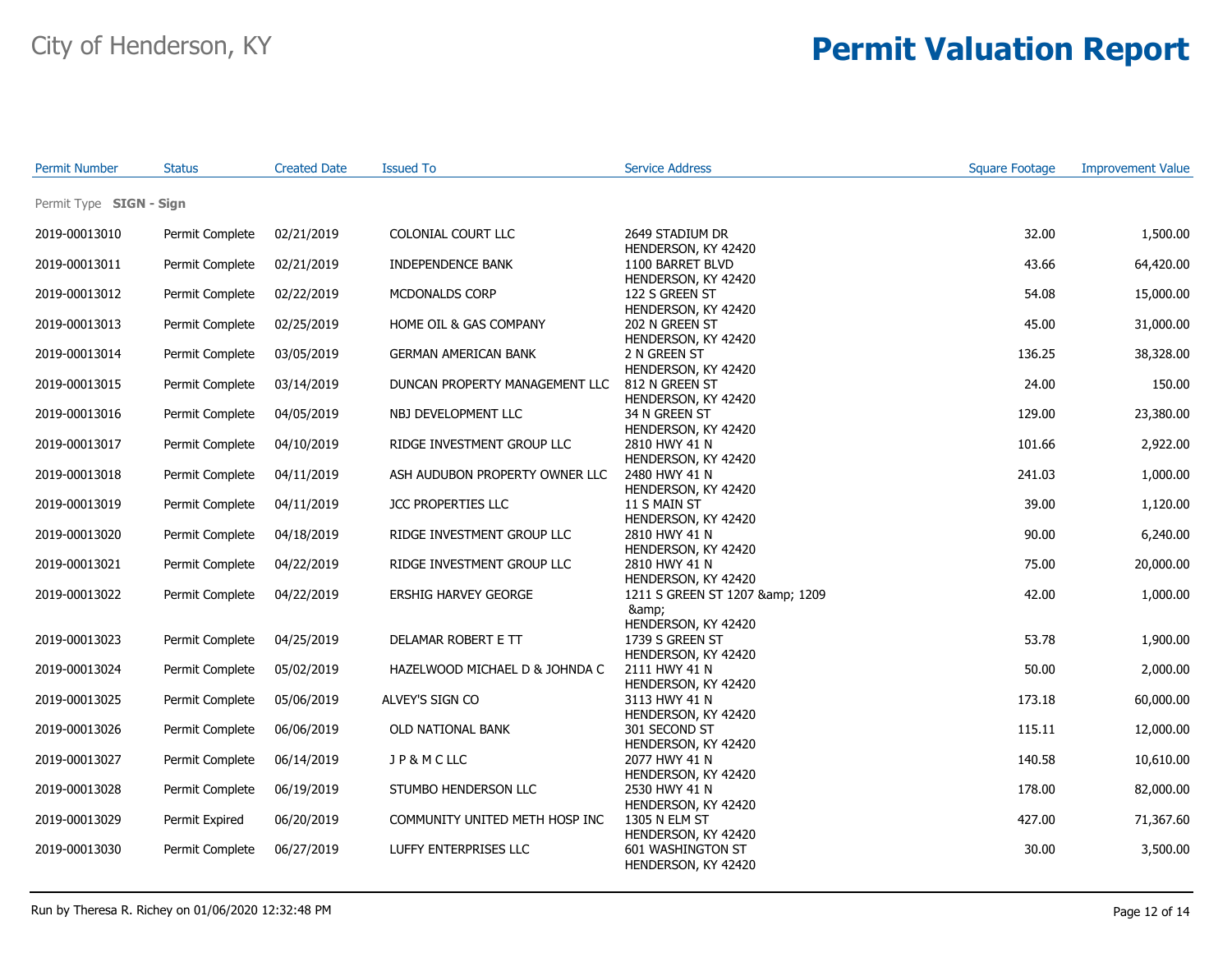| <b>Permit Number</b>           | <b>Status</b>                  | <b>Created Date</b>      | <b>Issued To</b>                                       | <b>Service Address</b>                                       | <b>Square Footage</b> | <b>Improvement Value</b> |
|--------------------------------|--------------------------------|--------------------------|--------------------------------------------------------|--------------------------------------------------------------|-----------------------|--------------------------|
| Permit Type SIGN - Sign        |                                |                          |                                                        |                                                              |                       |                          |
| 2019-00013031                  | Permit Issued                  | 07/22/2019               | TOMBLINSON HINKLE FUNERAL SVCS<br>LLC                  | 325 FIRST ST                                                 | 14.00                 | 100.00                   |
| 2019-00013032                  | Permit Issued                  | 08/01/2019               | DEVRAJ PROPERTIES LLC                                  | HENDERSON, KY 42420<br>2950 HWY 60 E<br>HENDERSON, KY 42420  | 107.75                | 11,000.00                |
| 2019-00013033                  | Permit Issued                  | 08/06/2019               | STUMBO HENDERSON LLC                                   | 2530 HWY 41 N<br>HENDERSON, KY 42420                         | 94.00                 | 3,500.00                 |
| 2019-00013034                  | Permit Issued                  | 08/06/2019               | RIDGE INVESTMENT GROUP LLC                             | 2810 HWY 41 N<br>HENDERSON, KY 42420                         | 30.00                 | 350.00                   |
| 2019-00013035                  | Permit Issued                  | 08/09/2019               | <b>OUSLEY ROBERT BRIAN</b>                             | 223 FIRST ST<br>HENDERSON, KY 42420                          | 36.00                 | 1,000.00                 |
| 2019-00013036                  | Permit Issued                  | 08/13/2019               | Next Ind.                                              | 241 HWY 2084 S<br>HENDERSON, KY 42420                        | 30.00                 | 1,000.00                 |
| 2019-00013037                  | Permit Issued                  | 08/21/2019               | CITI CENTER OFFICE BLDG LLC                            | 231 SECOND ST<br>HENDERSON, KY 42420                         | 19.40                 | 2,000.00                 |
| 2019-00013038                  | Permit Issued                  | 09/10/2019               | KEMP THOMAS M & KAREN L                                | 901 N GREEN ST<br>HENDERSON, KY 42420                        | 20.00                 | 300.00                   |
| 2019-00013039                  | Permit Issued                  | 09/12/2019               | CARDINAL CROSSING LLC                                  | 2630 HWY 41 N<br>HENDERSON, KY 42420                         | 34.50                 | 1,000.00                 |
| 2019-00013040                  | Permit Issued                  | 09/17/2019               | ISTRIN FAMILY TRUST HERMAN ISTRIN<br>T                 | 2067 HWY 41 N<br>HENDERSON, KY 42420                         | 131.52                | 3,900.00                 |
| 2019-00013041                  | Permit Issued                  | 09/25/2019               | DEVRAJ PROPERTIES LLC                                  | 2950 HWY 60 E<br>HENDERSON, KY 42420                         | 32.00                 | 1,800.00                 |
| 2019-00013042                  | Permit Complete                | 10/11/2019               | MCDANIEL COMMERCIAL PROPERTIES<br>LLC                  | 460 S GREEN ST<br>HENDERSON, KY 42420                        | 60.00                 | 34,000.00                |
| 2019-00013043                  | Permit Issued                  | 10/16/2019               | RITE AID OF KY INC #3559                               | 1355 SECOND ST<br>HENDERSON, KY 42420                        | 367.32                | 14,950.00                |
| 2019-00013044                  | Permit Issued                  | 10/16/2019               | EAST BROADWAY HENDERSON LLC                            | 517 N GREEN ST<br>HENDERSON, KY 42420                        | 350.13                | 12,650.00                |
| 2019-00013045<br>2019-00013047 | Permit Issued<br>Permit Issued | 10/16/2019<br>10/23/2019 | <b>Business Equipment</b><br><b>Benefit Plans Plus</b> | 229 S GREEN ST<br>HENDERSON, KY 42420<br>702 BARRET BLVD #A  | 40.58<br>44.00        | 800.00<br>2,720.00       |
| 2019-00013048                  | Permit Issued                  | 10/28/2019               | Nice Guy Vapors                                        | HENDERSON, KY 42420<br>2539 HWY 41 N                         | 54.95                 | 6,000.00                 |
| 2019-00013049                  | Permit Issued                  | 11/01/2019               | WEALTHCARE PROPERTIES LLC                              | HENDERSON, KY 42420<br>238 SECOND ST                         | 12.00                 | 500.00                   |
| 2019-00013050                  | Permit Issued                  | 11/12/2019               | COMMONWEALTH OF KY FOR USE OF                          | HENDERSON, KY 42420<br>2660 S GREEN ST                       | 328.00                | 20,000.00                |
| 2019-00013051                  | Permit Issued                  | 11/22/2019               | PALM DEVELOPMENT PARTNERS                              | HENDERSON, KY 42420<br>2242 HWY 41 N                         | 107.33                | 13,500.00                |
| 2019-00013052                  | Permit Complete                | 12/06/2019               | MCDANIEL COMMERCIAL PROPERTIES                         | HENDERSON, KY 42420<br>460 S GREEN ST                        | 67.00                 | 3,400.00                 |
| 2019-00013053                  | Permit Issued                  | 12/11/2019               | LLC<br><b>DSS CONTRACTING LLC</b>                      | HENDERSON, KY 42420<br>873 HWY 2084 S<br>HENDERSON, KY 42420 | 150.00                | 1,500.00                 |